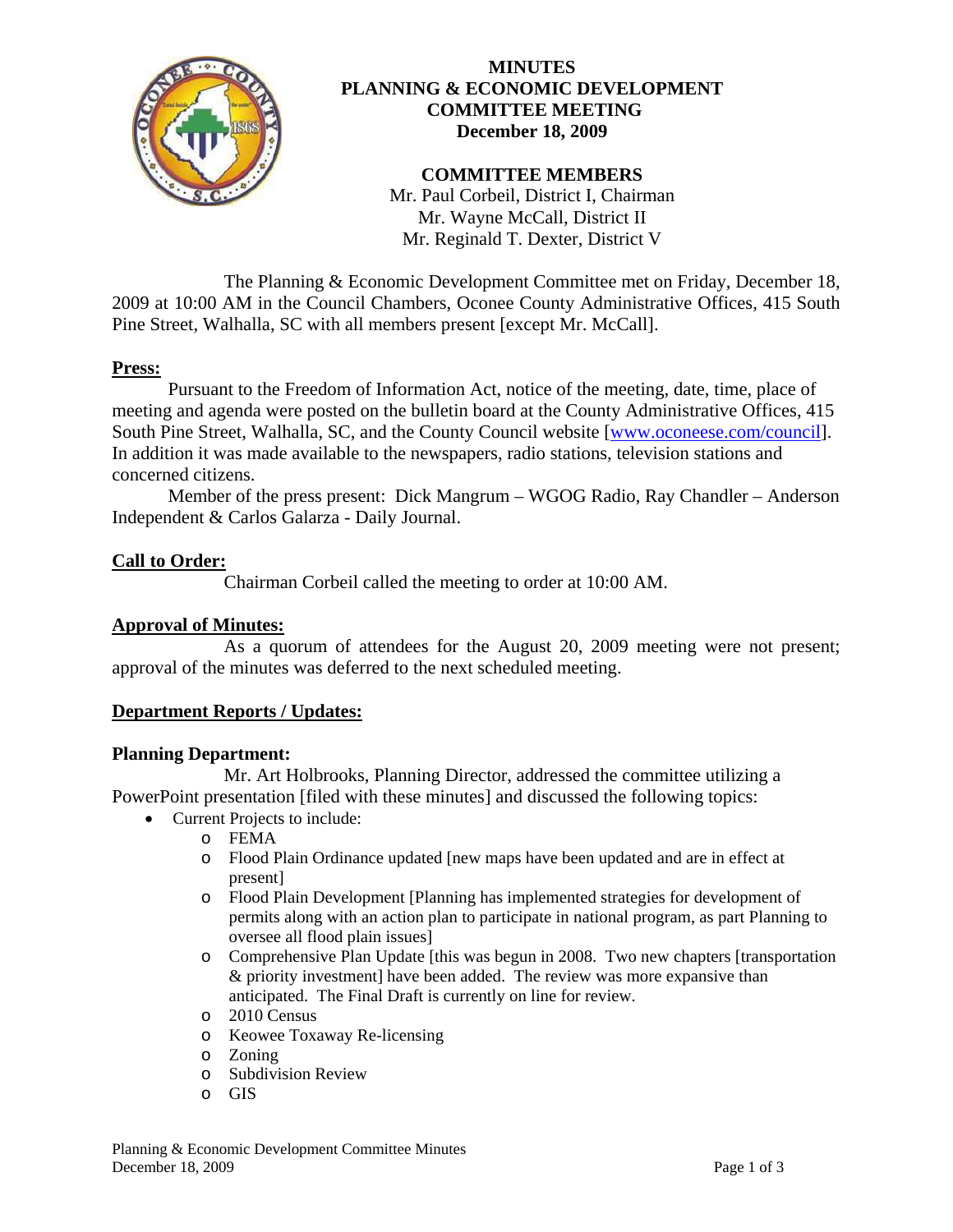- Near Term/Future Projects:
	- o Review of Standards
	- o Storm Water
	- o One Stop Shop
	- o Other Items:
		- Air Quality Standards
		- **Implementation of the Comprehensive Plan**

Mr. Dexter asked that all Council members receive a copy of the final draft of the 2010 Comprehensive Plan. In addition he discussed private vs. public roads and the impact on county operations. Lastly Mr. Dexter asked that the Planning Commission review expanding their meeting schedule based on the volume of work for them to do and Council's desire for their involvement in all aspects of planning for the county, in relation to the Comprehensive Plan, economic development, etc.

 Mr. Corbeil agreed that the Planning Commission faces many issues and additional meetings would likely help.

# **Economic Development:**

 Mr. Jim Alexander, Economic Development Director, addressed the Committee utilizing a PowerPoint presentation and discussed the following topics. Mr. Dexter also introduced Mr. Hank Field EDC Chair who was present along with other Economic Development staff.

- Mission Statement expanded
- Upstate Alliance Target Market Study
- EDC Jobs Partnership
- Projects:
	- o Greenfield Industries expansion, \$18 million investment 85 jobs
	- o Itron equipment upgrade, \$30 million investment 50-150 jobs
	- o Upstate Alliance Requests for Information noting that they assist with marketing Oconee County to industry
	- o Possible projects
	- o Joint Use Development
	- o Possible Industrial Sites
- Additional Activities:
	- o Oconee County Industrial Group
	- o Worklink
	- o Education Foundation of Oconee County
	- o Profit 101
	- o QuickJobs Training Center
	- o EDC Newsletter
	- o Equipment Upgrades
	- o "Oconee Observer"
- Spec Building Opportunities & Options:
	- o Key to have people look at co is to have product
		- o Buildings currently available:
			- **Prospects Building / 423,500 sf. / \$2,975,000**
			- Valenite / Highway  $11 / 21,500$  sf. / \$579,000 [expect company to move in shortly]
			- Piedmont Home Textiles  $/ 167,000$  sf.  $/$  \$700,000  $/$  Demolition=\$998,000 [building does not currently show well]
		- o Oconee County Commerce Center